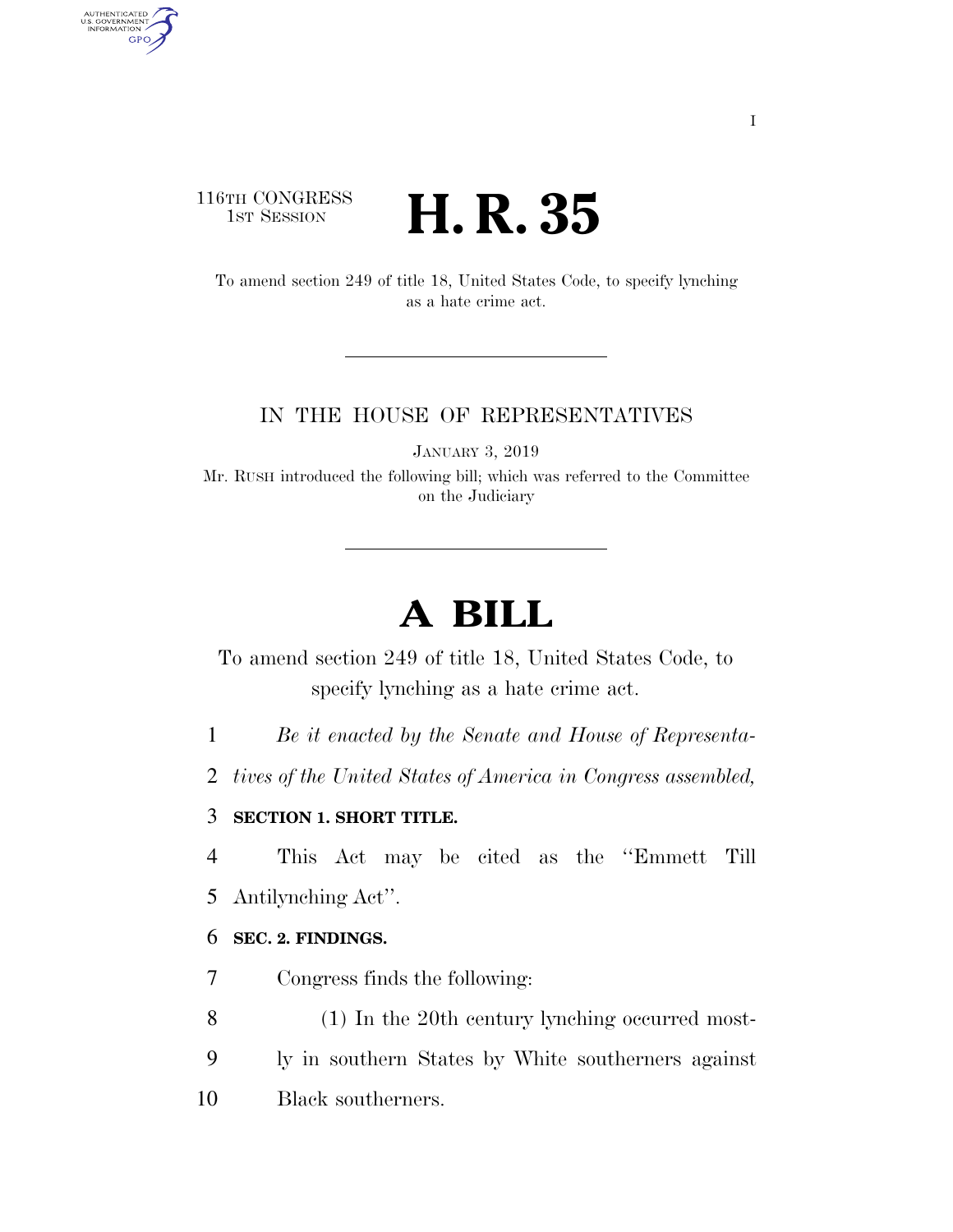| $\mathbf{1}$   | $(2)$ In 1892, the Tuskegee Institute began to         |
|----------------|--------------------------------------------------------|
| $\overline{2}$ | record statistics of lynchings and reported that       |
| 3              | 4,742 reported lynchings had taken place by 1968,      |
| $\overline{4}$ | of which 3,445 of the victims were Black.              |
| 5              | (3) Most of the lynchings that occurred in the         |
| 6              | South were mass moblike lynchings.                     |
| $\overline{7}$ | (4) Mass moblike lynchings were barbaric by            |
| 8              | nature characterized by members of the mob, mostly     |
| 9              | White southerners, shooting, burning, and muti-        |
| 10             | lating the victim's body, alive.                       |
| 11             | (5) In "Anatomy of a Lynching: The Killing of          |
| 12             | Claude Neal", community papers readily advertised      |
| 13             | mob lynchings, as evidenced by a Florida local paper   |
| 14             | headline: "Florida to Burn Negro at Stake: Sex         |
| 15             | Criminal Seized from Brewton Jail, Will be Muti-       |
| 16             | lated, Set Afire in Extra-Legal Vengeance for          |
| 17             | Deed."                                                 |
| 18             | (6) Civil rights groups documented and pre-            |
| 19             | sented Congress evidence of vigilante moblike          |
| 20             | lynchings.                                             |
| 21             | (7) Evidence by NAACP investigator Howard              |
| 22             | Kester documented the extreme brutality of these       |
| 23             | lynchings. An excerpt from "Anatomy of a Lynch-        |
| 24             | ing" further illustrates this point: "After taking the |
| 25             | nigger to the woods about four miles from Green-       |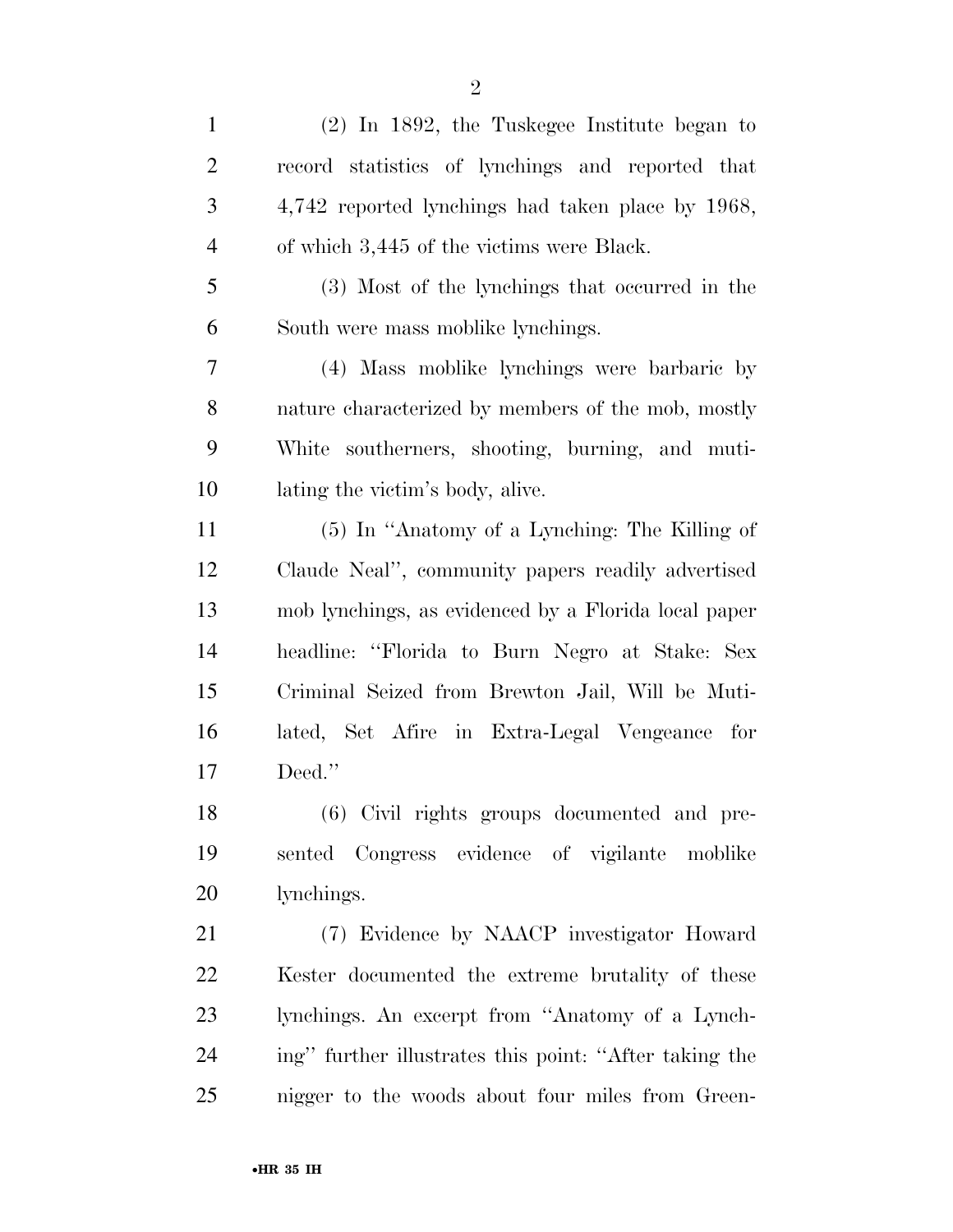wood, they cut off his penis. He was made to eat it. Then they cut off his testicles and made him eat them and say he liked it.'' (8) Many civil rights groups, notably the Anti-

 Lynching Crusaders, also known as the ALC, oper- ating under the umbrella of the NAACP, made nu- merous requests to Congress to make lynching a Federal crime.

 (9) Congressman George Henry White, an Afri- can American, introduced the first Federal anti- lynching bill and subsequently nearly 200 antilynch- ing bills were introduced in the Congress during the first half of the 20th century.

 (10) Between 1890 and 1952, seven Presidents petitioned Congress to end lynching.

 (11) Between 1920 and 1940, the House of Representatives passed three strong antilynching measures, of which Congress came closest to enact- ing antilynching legislation sponsored by Congress-man Leonidas C. Dyer in 1922.

 (12) On all three occasions, opponents of antilynching legislation, argued States' rights and used the filibuster, or the threat of it, to block the Senate from voting on the measures.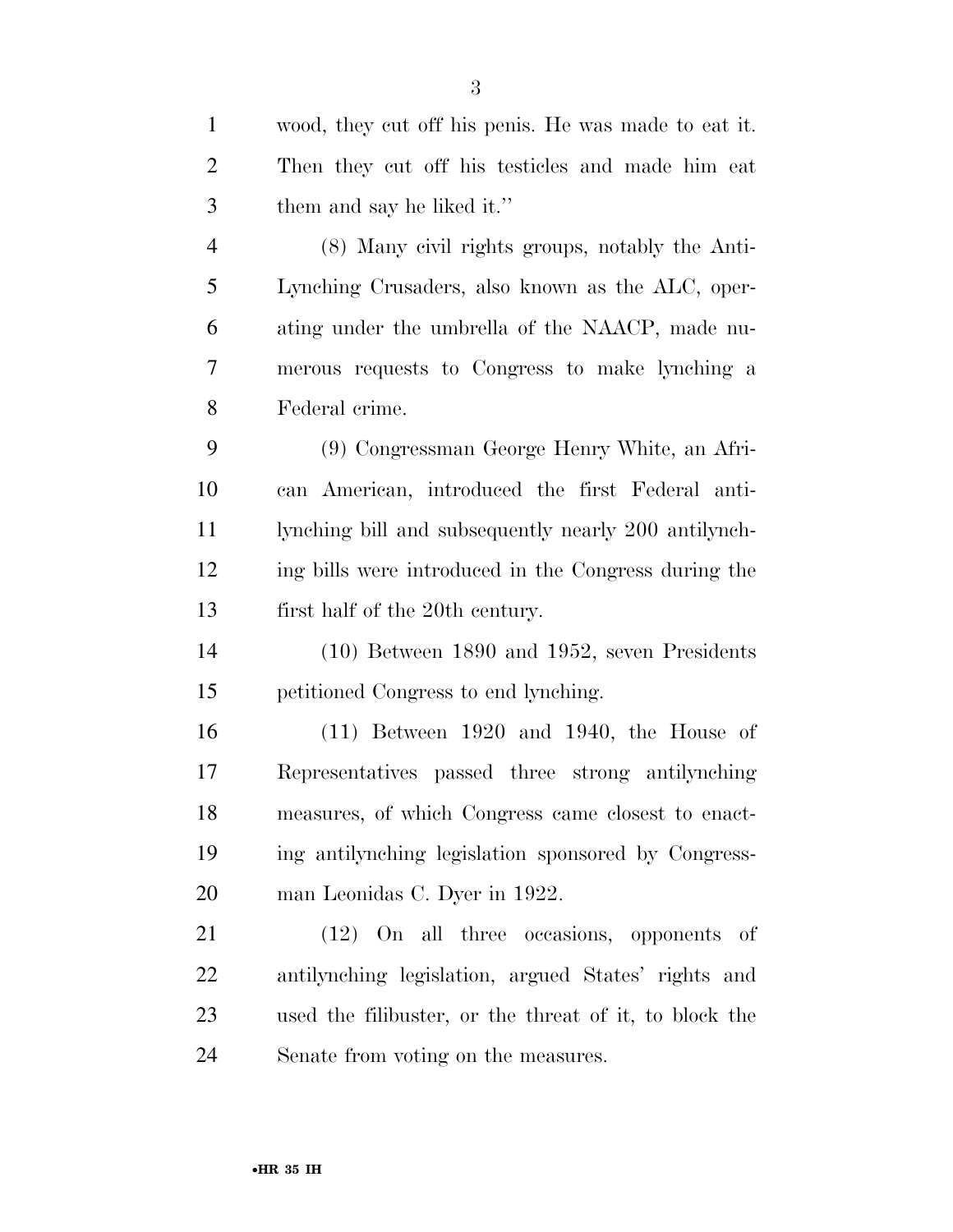(13) The enactment of the Civil Rights Act of 1968 was the closest Congress ever came in the post-Reconstruction era to enacting antilynching leg-islation.

 (14) In 2005, the Senate passed a resolution, sponsored by Senators Mary Landrieu and George Allen, apologizing for the Senate's failure to enact antilynching legislation as a Federal crime, with Senator Landrieu saying, ''There may be no other injustice in American history for which the Senate so uniquely bears responsibility.''

 (15) To heal past and present racial injustice, Congress must make lynching a Federal crime so our Nation can begin reconciliation.

## **SEC. 3. SPECIFYING LYNCHING AS A HATE CRIME ACT.**

 Section 249(a) of title 18, United States Code, is amended—

 (1) by redesignating paragraph (4) as para-19 graph  $(5)$ ; and

 (2) by inserting after paragraph (3) the fol-lowing:

22 "(4) OFFENSES INVOLVING LYNCHING.—Who- ever, whether or not acting under color of law, will- fully, acting as part of any collection of people, as-sembled for the purpose and with the intention of